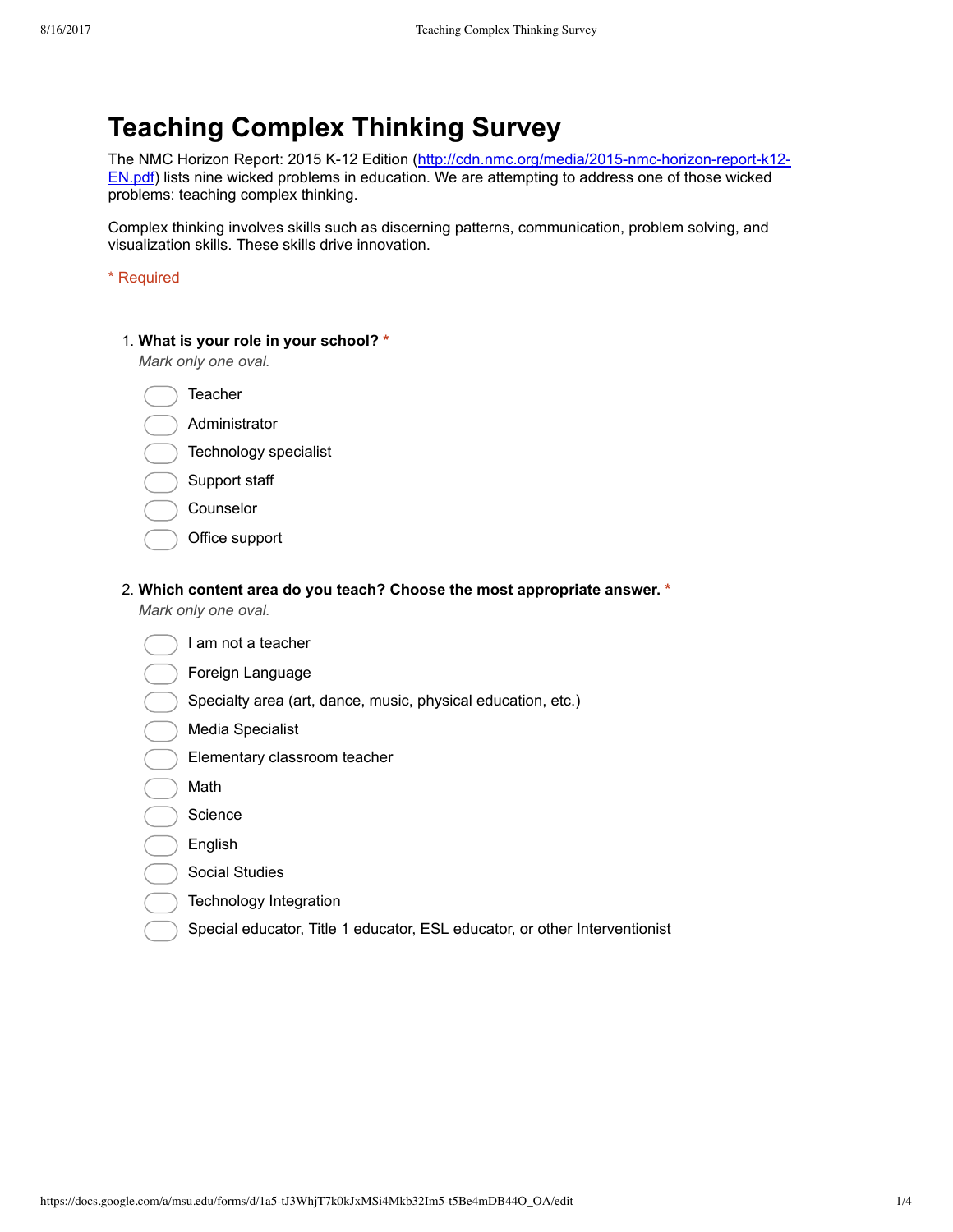3. **If an educator, which grade level do you teach? Choose the most appropriate answer. \***

*Mark only one oval.*

| l I am not a classroom teacher. |  |
|---------------------------------|--|
|---------------------------------|--|

- Preschool
- Elementary School
- Middle School
- High School
- Higher Education

### **Availability and Use of Technology**

4. **How often do you integrate technology in your classroom? \***

*Mark only one oval.*

| Every day                                                                               |
|-----------------------------------------------------------------------------------------|
| A few times a week                                                                      |
| Once a week or less                                                                     |
| A few times a month                                                                     |
| Rarely                                                                                  |
| I am not a classroom teacher.                                                           |
| 5. What technology is available to you at your school/building? Check all that apply. * |
| Check all that apply.                                                                   |

| 1 to 1 technology of iPads or laptops                                      |
|----------------------------------------------------------------------------|
| iPad or laptop carts available for checking out                            |
| Computer labs/media centers available for checking out                     |
| iPads or laptops stored in the classroom, but not enough for every student |
| Other:                                                                     |
|                                                                            |

## **Familiarity & Experiences With Teaching Complex Thinking**

- 6. **Were you introduced to the concept/wicked problem of teaching complex thinking (NOT critical thinking) in your teacher preparation program, graduate school, professional development or other continued education opportunities? \*** *Mark only one oval.*
	-
	- Yes, I learned about complex thinking in my teacher preparation or continued education. Yes, I learned about it through my own interests/personal research. I have heard of it before, but I never have truly learned about it. I do not recall ever learning about complex thinking or teaching complex thinking. Other: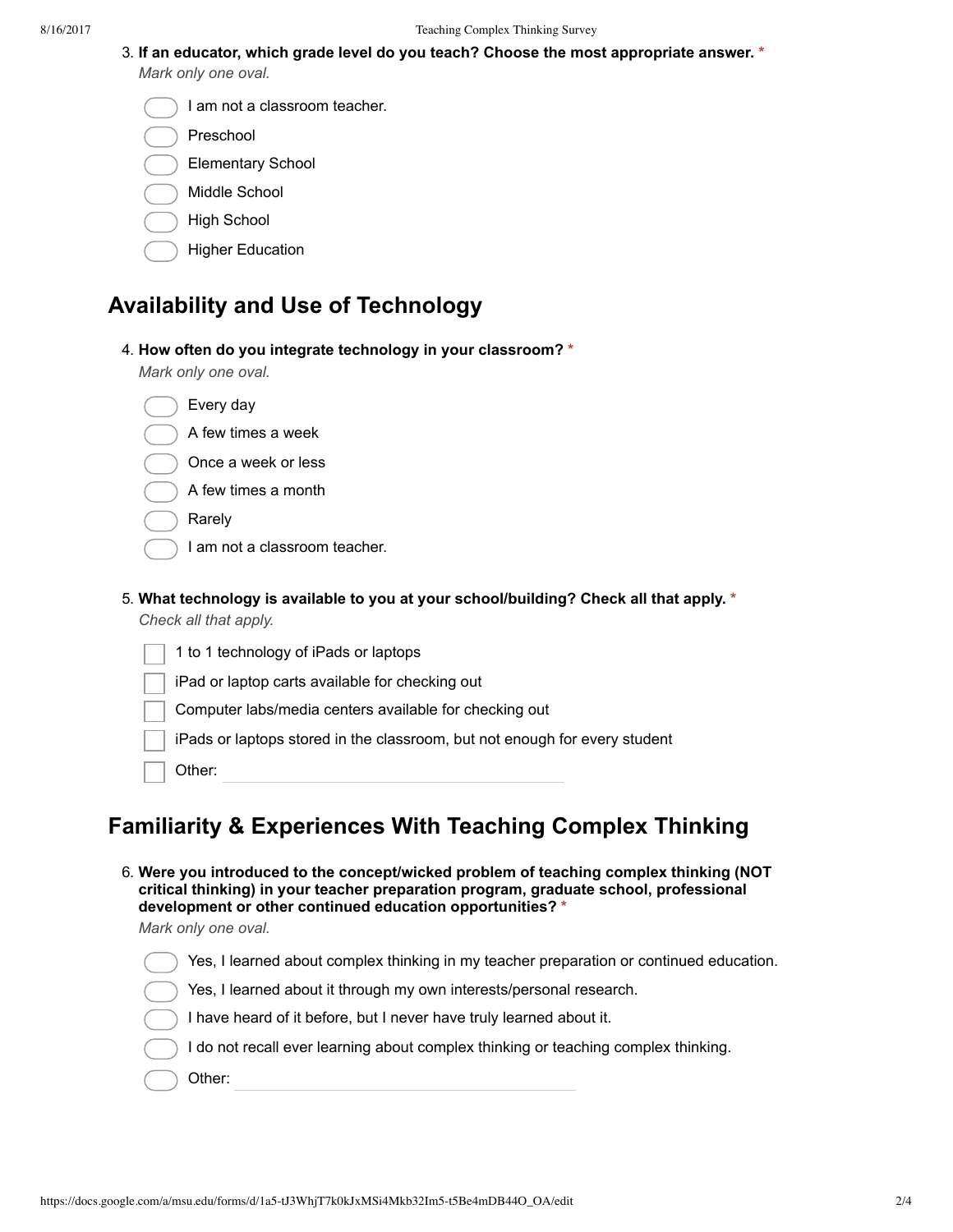7. **How familiar are you with the wicked problem of teaching COMPLEX THINKING, not to be confused with critical thinking? \*** *Mark only one oval.*

1 2 3 4 5 Not familiar at all  $( ) ( ) ( ) ( ) ( ) ( )$   $( ) ( )$  Very familiar

8. **How challenging is it to teach complex thinking? \***

*Mark only one oval.*



9. **How effective is your content area in teaching complex thinking? \*** *Mark only one oval.*

| Least effective $\qquad \qquad \qquad$ $\qquad \qquad$ $\qquad \qquad$ $\qquad \qquad$ $\qquad \qquad$ Most effective |  |  |  |
|-----------------------------------------------------------------------------------------------------------------------|--|--|--|

10. **How effective is your school in teaching complex thinking? \***

*Mark only one oval.*

| Least effective $\bigcap$ $\bigcap$ $\bigcap$ $\bigcap$ $\bigcap$ $\bigcap$ Most effective |  |  |  |
|--------------------------------------------------------------------------------------------|--|--|--|

## **Difficulty in Addressing Complex Thinking Skills**

For our purposes:

visualization skills = creating charts, diagrams, and infographics that represent their learning inference skills = discerning patterns, making predictions, etc.

computational thinking skills = problem solving using algorithms - across all disciplines, including math, science, and humanities